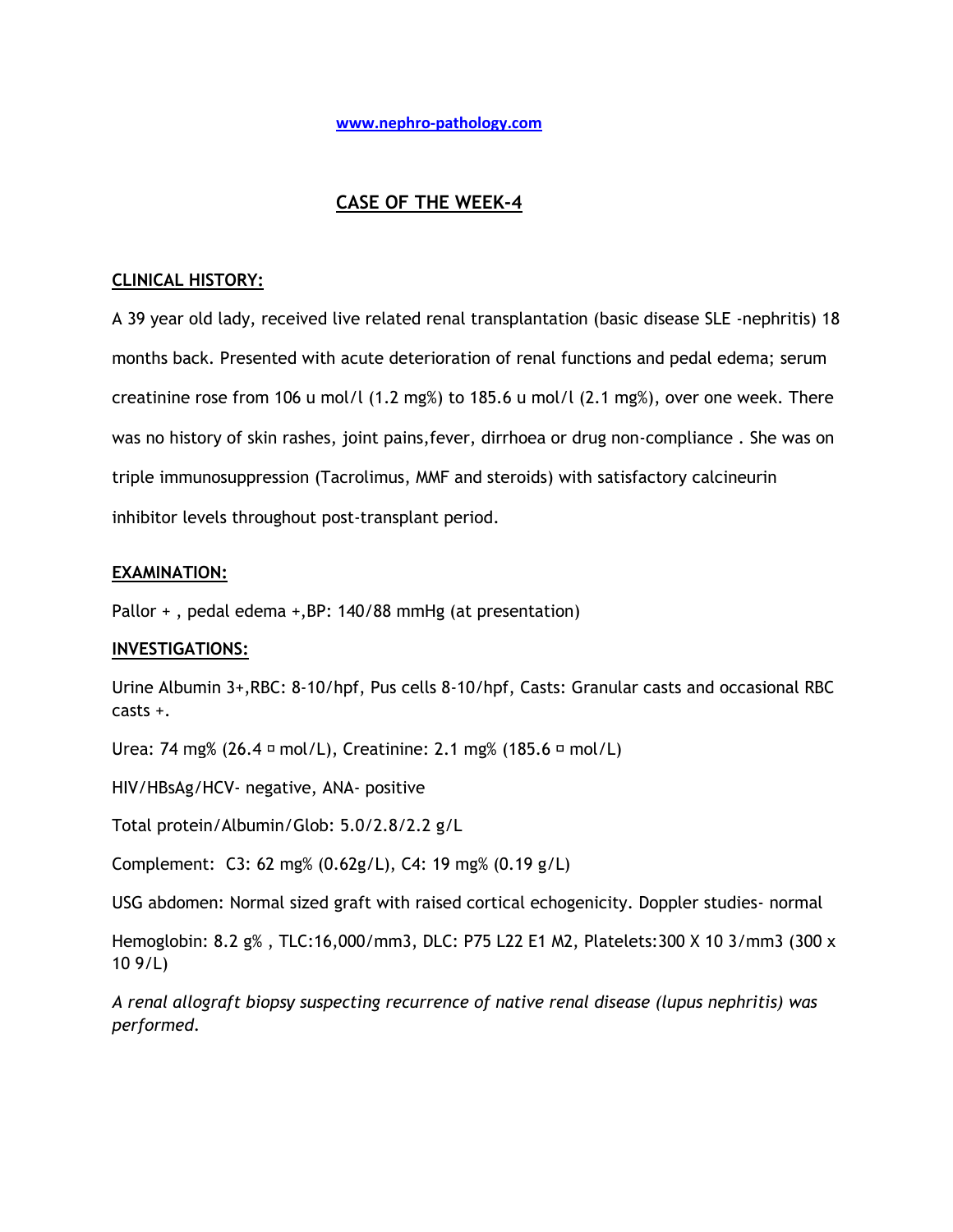## **MICROSCOPY:**



Low power image (left) shows cellular glomerular tufts and evidence of focal acute tubular injury, interstitial inflammation and edema . Higher magnification image (right panel)shows a glomerulus with thickened capillary basment membranes and endocapillary cellularity involving almost 50% of the tuft.



Masson's trichrome stain reveals few subendothelial fuchsinophilic capillary wall deposits. PAS stained section (right image) shows evidence of peritubular capillaritis with margination of polymorphs and few mononuclear cells.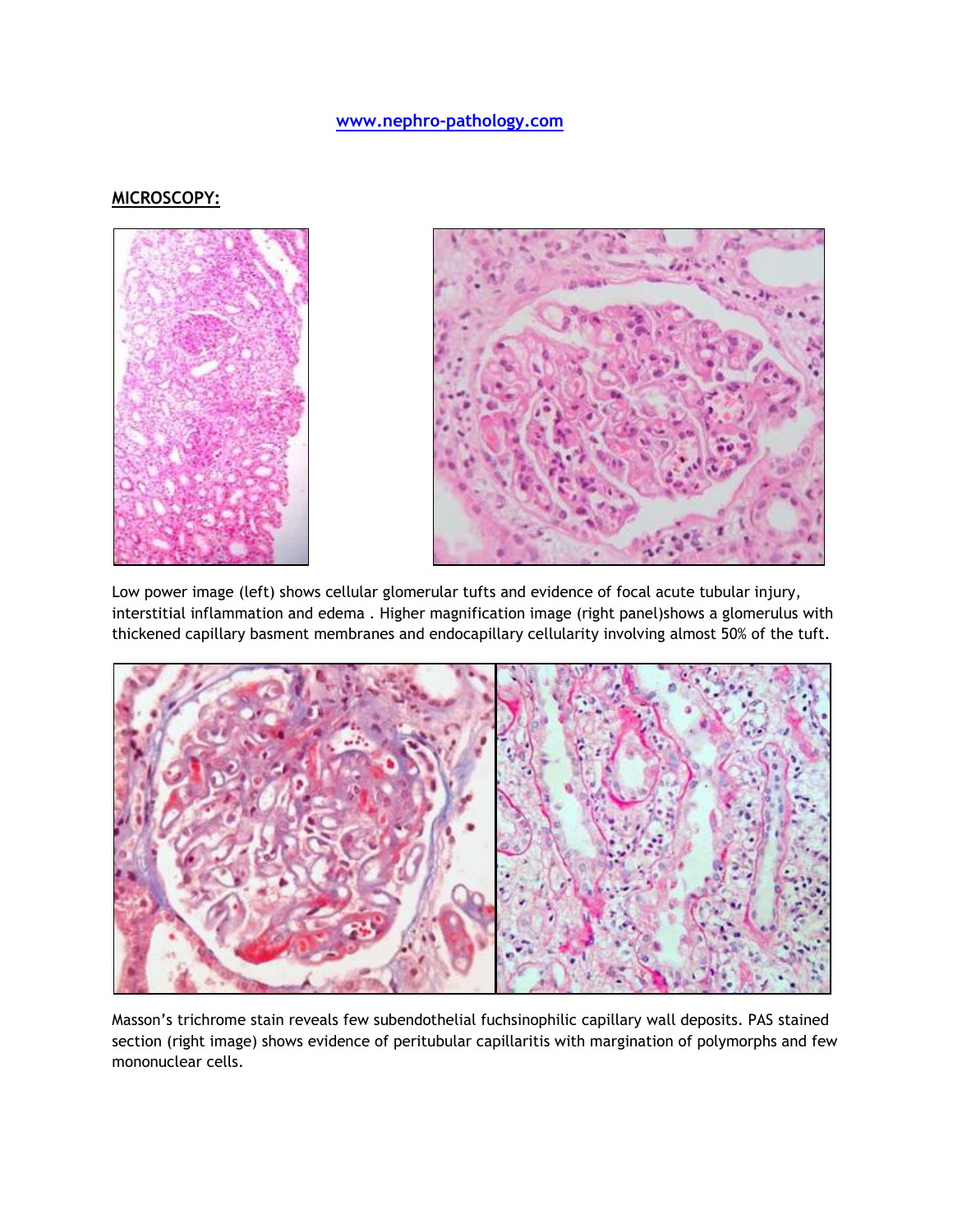

Stain for C4d (by immunohistochemistry) shows diffuse positivity (C4d3) along the peritubular (and glomerular) capillaries





Direct Immunofluoroscence studies show "full house" capillary wall granular and mesangial staining (IgA,IgG,IgM,C3c,C1q, and kappa & lambda light chains)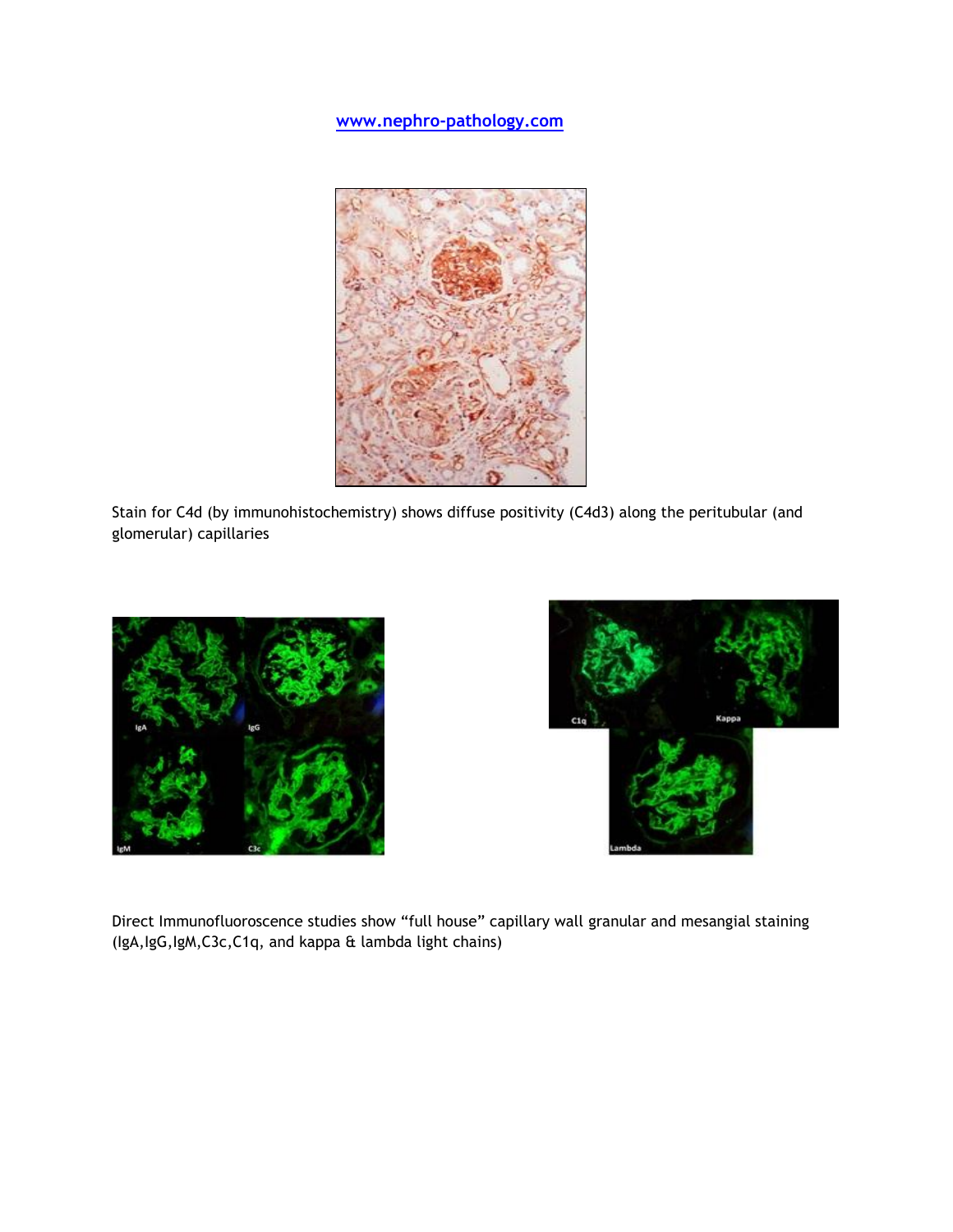## **KEY FINDINGS**

- Diffuse proliferative glomerulonephritis with Membranous thickening of capillaries
- "Full house" glomerular immunopositivity in DIF studies (immunoglobulins, complement components and light chains).
- Features of peritubular capillaritis, glomerulitis and diffuse staining for C4d along the glomerular capillaries (by IHC technique)

# **DIAGNOSTIC CONSIDERATIONS:**

- Recurrence of lupus nephritis in the renal allograft ( Class V and Class IV lesions)
- ? co-existing acute antibody mediated (humoral) rejection

## **FOLLOW UP:**

As C4d staining and glomerulitis can be a feature of proliferative lupus nephritis per se (see discussion), evaluation of circulating Donor specific antibody (DSA) was performed which revealed high titers, confirming the presence of a coexisting AMR.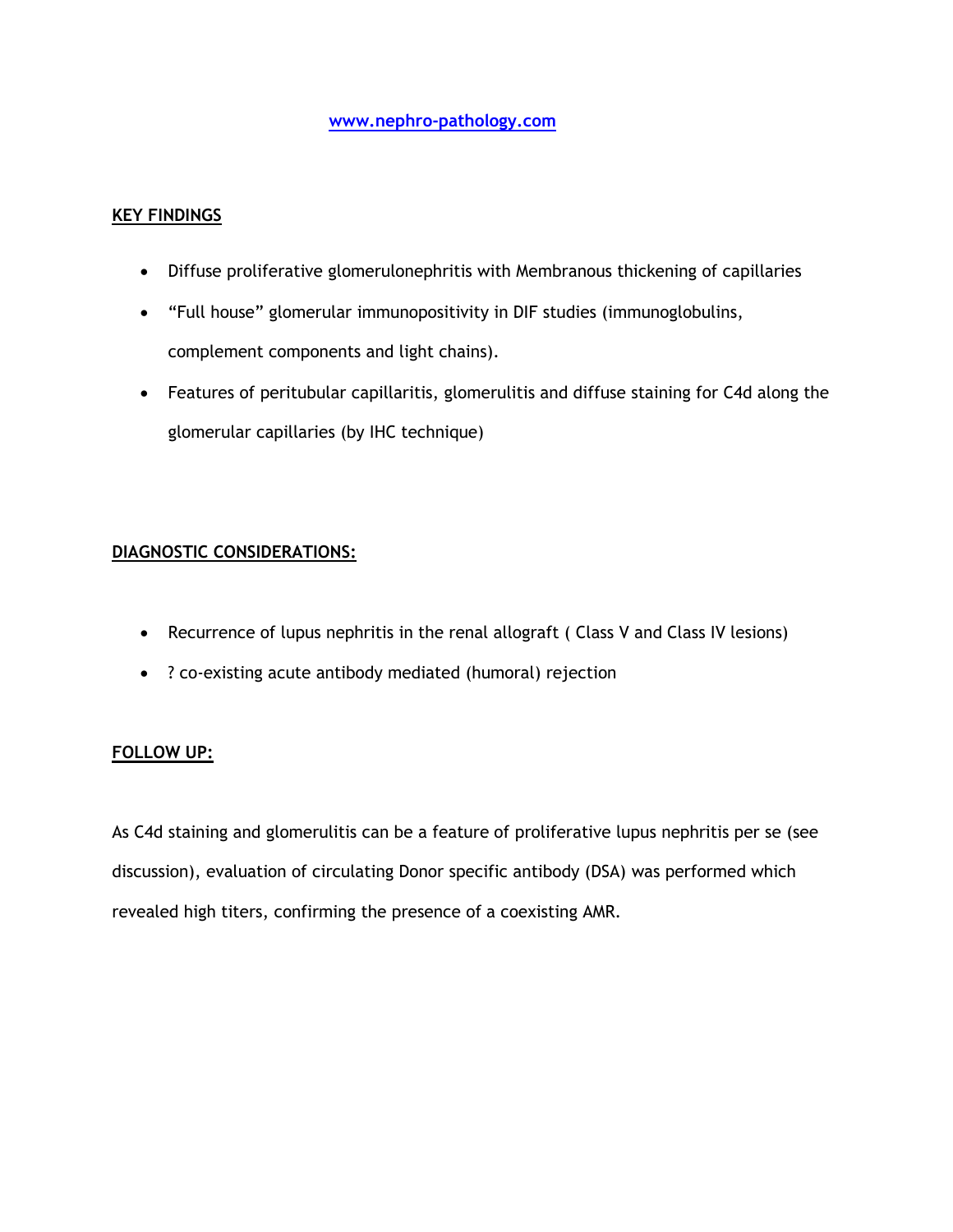#### **FINAL DIAGNOSIS:**

Recurrent lupus nephritis (ISN/RPS class IV G-A and Class V lesions) and co existing acute antibody mediated rejection (AMR).

#### **TREATMENT**

After initial treatment with intravenous pulse steroids, patient was offered plasmapheresis, and achieved partial remission of proteinuria (24 hour urinary protein 1.1 gms) and serum creatinine settled to 1.3 mg% (114.9  $\sigma$  mol/L), three months after the onset of current episode.

#### **DISCUSSION:**

The reported incidence of ESRD in patients with SLE ranges from 5-22% in various series [1-2]. The incidence of recurrent lupus nephritis (RLN) after transplantation has ranged from 0 to 44% [3-11]. Predictably, the use of light microscopy alone in the examination of allograft biopsy specimens would yield a low rate of RLN diagnosis. Various studies on outcome of patients with RLN have reported conflicting outcomes, perhaps reflecting the demographic and study population characteristics. [6,8,9-11].Goral et. al [6] reported that while RLN was not uncommon, it had a milder clinical course and graft loss was rare. Burgos et. al [11] suggested that RLN was relatively infrequent and recurrent lesions tended to be predominantly mesangial compared to proliferative and Membranous lesions in the native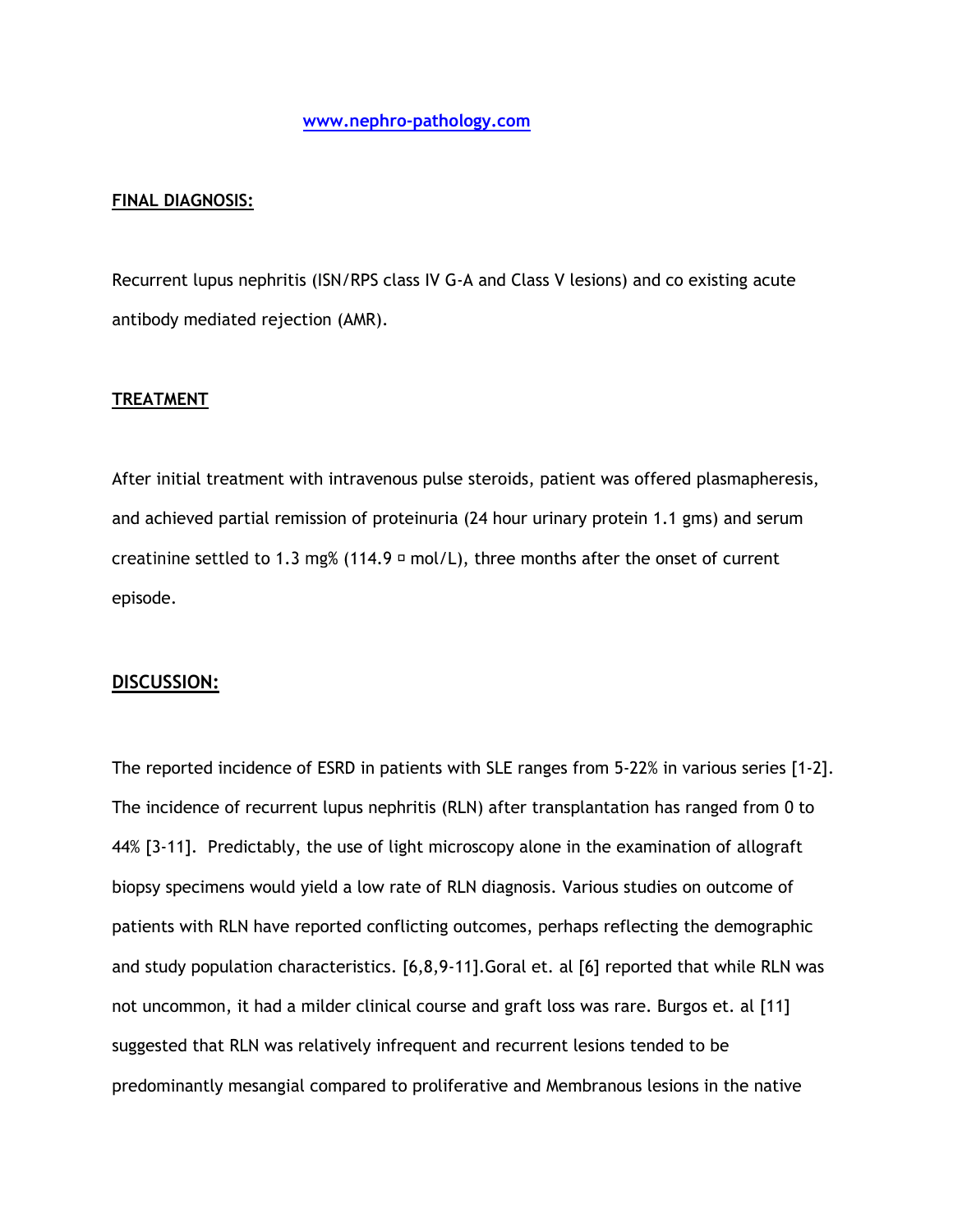kidneys. On the other hand, Contreras et. al. [9] found that recipients with RLN had a significantly higher RR for allograft failure compared with control subjects and only 17% of the recipients had WHO class II lesions, whereas most of the recipients had aggressive histologic forms of lupus nephritis( 58% demonstrating WHO class IV and 25% demonstrating WHO class V).

C4d staining along the peritubular capillaries in renal allografts has been considered a hallmark of antibody mediated rejection (AMR) [13-14]. In recent years however use of C4d as a biomarker of disease activity in patients with SLE has been investigated. [15-17]. Staining of glomerular and peritubular capillaries in biopsies has been described [18-19], and may confound with detection of a co-existing AMR in cases with RLN. Though differences in staining pattern of C4d deposition associated with AMR and lupus nephritis have been emphasized [18], this distinction may not be easy, particularly in biopsies stained for C4d by immunohistochemistry technique, where interpretation of granular versus linear pattern of deposition may be difficult to distinguish.

## **Learning Points:**

- **Peritubular capillary C4d staining can be seen in biopsies with lupus nephritis.**
- **In renal allograft biopsies from patients with ESRD secondary to SLE, a careful interpretation is warranted as lesions of recurrent proliferative Lupus nephritis and C4d staining along peritubular capillaries overlap with AMR.**
- **A careful differentiation of these entities is essential from treatment point of view.**
- **Evaluation of Donor Specific antibodies should be performed in such cases to reliably diagnose a co-existing AMR.**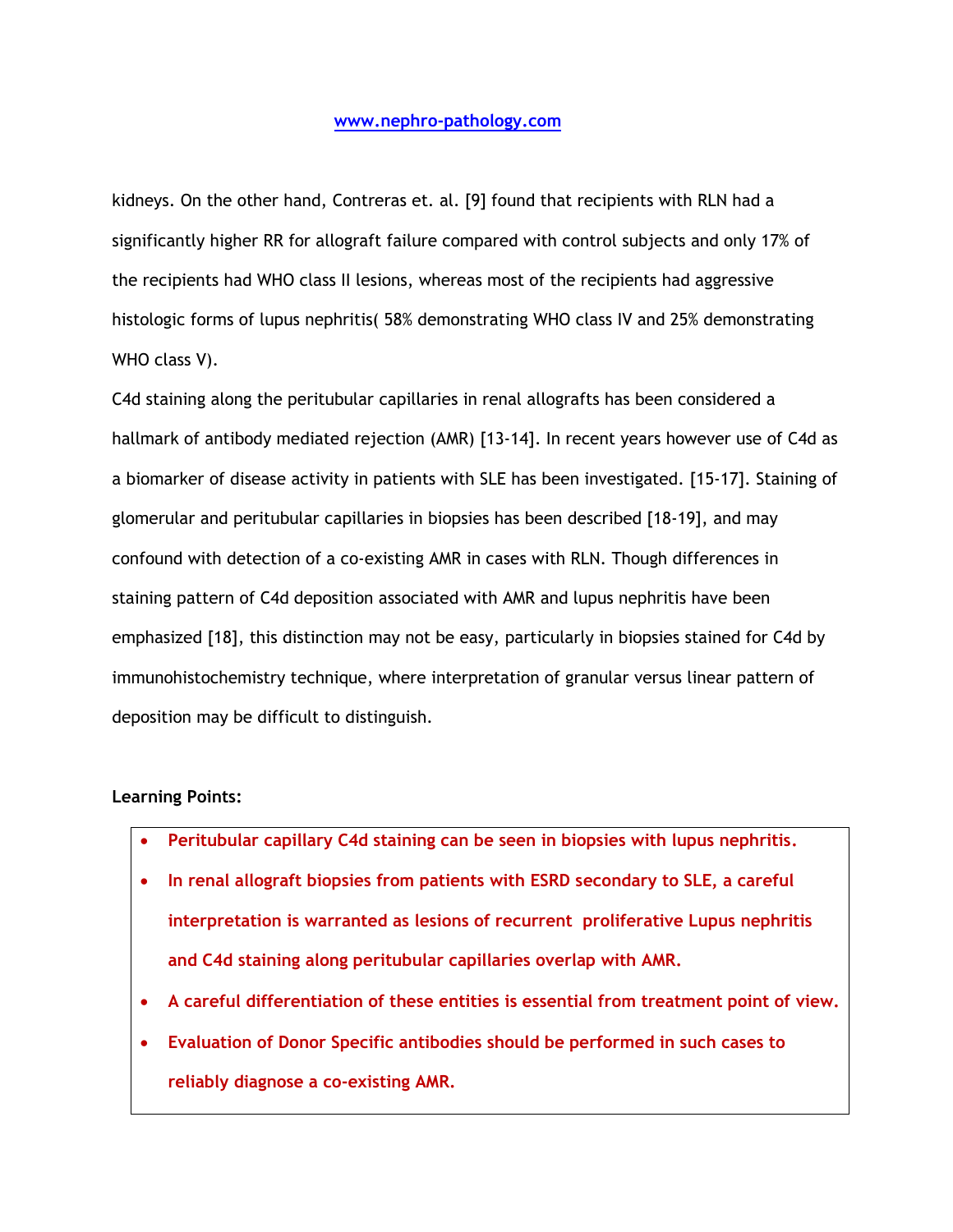## **References:**

1. [Mojcik CF, Klippel JH. End-stage renal disease and systemic lupus erythematosus. Am J Med](http://www.ncbi.nlm.nih.gov/pubmed?term=Am%20J%20Med%201996%3B101%3A100%E2%80%93107.%20)  [1996;101:100](http://www.ncbi.nlm.nih.gov/pubmed?term=Am%20J%20Med%201996%3B101%3A100%E2%80%93107.%20)–107.

2. [Cheigh JS, Stenzel KH. End-stage renal disease in systemic lupus](http://www.ncbi.nlm.nih.gov/pubmed/8418620) erythematosus. Am J [Kidney Dis 1993;21:2](http://www.ncbi.nlm.nih.gov/pubmed/8418620)–8.

3. [Bumgardner GL, Mauer SM, Payne W, Dunn DL, Sutherland DE, Fryd DS, et al. Single-center](http://www.ncbi.nlm.nih.gov/pubmed/3057693)  [1-15-year results of renal transplantation in patients with systemic lupus erythematosus.](http://www.ncbi.nlm.nih.gov/pubmed/3057693)  [Transplantation 1988;46\(5\):703](http://www.ncbi.nlm.nih.gov/pubmed/3057693)–709.

4. [Stone JH. End-stage renal disease in lupus: disease activity, dialysis, and the outcome of](http://www.ncbi.nlm.nih.gov/pubmed?term=Lupus%201998%3B7(9)%3A654%E2%80%93659.%20)  [transplantation. Lupus 1998;7\(9\):654](http://www.ncbi.nlm.nih.gov/pubmed?term=Lupus%201998%3B7(9)%3A654%E2%80%93659.%20)–659.

5. Azevedo LS, Romao JE Jr, Malheiros D, Saldanha LB, Ianhez LE, Sabbaga E. Renal [transplantationin systemic lupus erythematosus. A case control study of 45 patients. Nephrol](http://www.ncbi.nlm.nih.gov/pubmed?term=Nephrol%20Dial%20Transplant%201998%3B13(11)%3A2894%E2%80%932898.%20)  [Dial Transplant 1998;13\(11\):2894](http://www.ncbi.nlm.nih.gov/pubmed?term=Nephrol%20Dial%20Transplant%201998%3B13(11)%3A2894%E2%80%932898.%20)–2898.

6. [Goral S, Ynares C, Shappell SB, Snyder S, Feurer ID, Kazancioglu R, et al. Recurrent lupus](http://www.ncbi.nlm.nih.gov/pubmed/12640304)  nephritis [in renal transplant recipients revisited: It is not rare. Transplantation](http://www.ncbi.nlm.nih.gov/pubmed/12640304) 2003;75 [\(5\):651](http://www.ncbi.nlm.nih.gov/pubmed/12640304)–656.

7[.Yu TM, Chen YH, Lan JL, Cheng CH, Chen CH, Wu MJ, et al. Renal outcome and evolution](http://www.ncbi.nlm.nih.gov/pubmed?term=Lupus%202008%3B17(7)%3A687%E2%80%93694.%5BPubMed%3A%2018625644%5D)  [ofdisease activity in Chinese lupus patients after renal transplantation. Lupus 2008;17\(7\):687](http://www.ncbi.nlm.nih.gov/pubmed?term=Lupus%202008%3B17(7)%3A687%E2%80%93694.%5BPubMed%3A%2018625644%5D)– [694.](http://www.ncbi.nlm.nih.gov/pubmed?term=Lupus%202008%3B17(7)%3A687%E2%80%93694.%5BPubMed%3A%2018625644%5D)

8[.Lionaki S, Kapitsinou PP, Iniotaki A, Kostakis A, Moutsopoulos HM, Boletis JN. Kidney](http://www.ncbi.nlm.nih.gov/pubmed?term=Lupus%202008%3B17(7)%3A670%E2%80%93675)  [transplantation in lupus patients: a case-control study from a single centre. Lupus](http://www.ncbi.nlm.nih.gov/pubmed?term=Lupus%202008%3B17(7)%3A670%E2%80%93675)  [2008;17\(7\):670](http://www.ncbi.nlm.nih.gov/pubmed?term=Lupus%202008%3B17(7)%3A670%E2%80%93675)–675.

9[.Contreras G et. al Recurrence of Lupus Nephritis after Kidney Transplantation. J Am Soc](http://jasn.asnjournals.org/content/21/7/1200.full.pdf+html)  [Nephrol. 2010 July; 21\(7\): 1200](http://jasn.asnjournals.org/content/21/7/1200.full.pdf+html)–1207.

10[.Norby GE, Strøm EH, Midtvedt K at. al. Recurrent lupus nephritis after kidney](http://www.ncbi.nlm.nih.gov/pubmed/20498208)  [transplantation: a surveillance biopsy study. Ann Rheum Dis. 2010 Aug;69\(8\):1484-7.](http://www.ncbi.nlm.nih.gov/pubmed/20498208)

11. [Burgos PI, Perkins EL, Pons-Estel GJ, et. al. Risk factors and impact of recurrent](http://onlinelibrary.wiley.com/doi/10.1002/art.24776/pdf)  [lupus nephritis in patients with systemic lupus erythematous](http://onlinelibrary.wiley.com/doi/10.1002/art.24776/pdf) undergoing renal